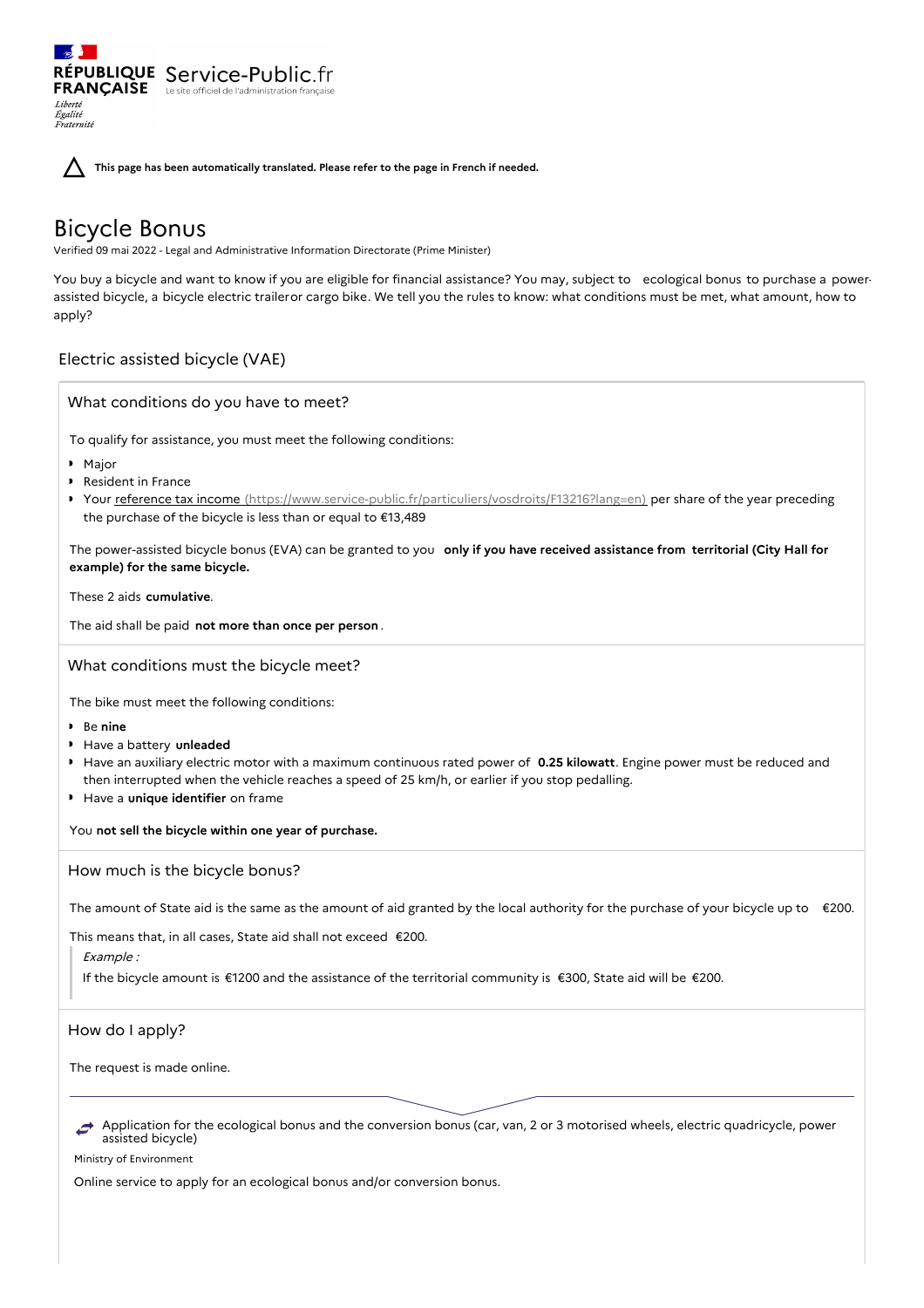### Go to

online service

[\(https://www.primealaconversion.gouv.fr/dboneco/accueil/access.html\)](https://www.primealaconversion.gouv.fr/dboneco/accueil/access.html)

### Formulaires annexes

- Application for an Electric Assist Bike Bonus (invoice dated no later than July 25, 2021) [4] (https://www.asp[public.fr/sites/default/files/content/aides/documents/2021-07/bvaexx-0953\\_valide30062020-1.pdf\)](https://www.asp-public.fr/sites/default/files/content/aides/documents/2021-07/bvaexx-0953_valide30062020-1.pdf)
- **Warning :** the request for assistance must be made to the SPA DR. by **within <sup>6</sup> months of the date of invoice of the bicycle.**

# Cargo bike and electric trailer for bicycles

| To qualify for assistance, you must meet the following conditions:<br>• Major<br>Resident in France<br>Have a reference tax income (https://www.service-public.fr/particuliers/vosdroits/F13216?lang=en) per share less than or equal to<br>€13,489 year before purchase<br>Buy a freighter bike or an electric bike trailer between 26 July 2021 and 31 December 2022<br>Do not sell the cargo bike or electric trailer within one year of purchase<br>The aid shall be paid to the maximum once per person.<br>FYI: a legal person established in France can also benefit from the bonus until 31 December 2022 for a cargo bike or an<br>electric trailer.<br>What conditions must the cargo bike or electric trailer meet?<br>The cargo bike can be power or non-power.<br>The cargo bike or electric trailer must have a unique identifier on frame<br>How much is the bonus?<br>The amount of the aid shall be 40 % of the purchase price up to $\epsilon$ 1000.<br>How do I apply?<br>The request is made online.<br>Application for the ecological bonus and the conversion bonus (car, van, 2 or 3 motorised wheels, electric quadricycle, power<br>assisted bicycle)<br>Ministry of Environment<br>Online service to apply for an ecological bonus and/or conversion bonus.<br>Go to<br>online service L'<br>(https://www.primealaconversion.gouv.fr/dboneco/accueil/access.html)<br>Formulaires annexes | What conditions do you have to meet? |  |
|--------------------------------------------------------------------------------------------------------------------------------------------------------------------------------------------------------------------------------------------------------------------------------------------------------------------------------------------------------------------------------------------------------------------------------------------------------------------------------------------------------------------------------------------------------------------------------------------------------------------------------------------------------------------------------------------------------------------------------------------------------------------------------------------------------------------------------------------------------------------------------------------------------------------------------------------------------------------------------------------------------------------------------------------------------------------------------------------------------------------------------------------------------------------------------------------------------------------------------------------------------------------------------------------------------------------------------------------------------------------------------------------------------------------|--------------------------------------|--|
|                                                                                                                                                                                                                                                                                                                                                                                                                                                                                                                                                                                                                                                                                                                                                                                                                                                                                                                                                                                                                                                                                                                                                                                                                                                                                                                                                                                                                    |                                      |  |
|                                                                                                                                                                                                                                                                                                                                                                                                                                                                                                                                                                                                                                                                                                                                                                                                                                                                                                                                                                                                                                                                                                                                                                                                                                                                                                                                                                                                                    |                                      |  |
|                                                                                                                                                                                                                                                                                                                                                                                                                                                                                                                                                                                                                                                                                                                                                                                                                                                                                                                                                                                                                                                                                                                                                                                                                                                                                                                                                                                                                    |                                      |  |
|                                                                                                                                                                                                                                                                                                                                                                                                                                                                                                                                                                                                                                                                                                                                                                                                                                                                                                                                                                                                                                                                                                                                                                                                                                                                                                                                                                                                                    |                                      |  |
|                                                                                                                                                                                                                                                                                                                                                                                                                                                                                                                                                                                                                                                                                                                                                                                                                                                                                                                                                                                                                                                                                                                                                                                                                                                                                                                                                                                                                    |                                      |  |
|                                                                                                                                                                                                                                                                                                                                                                                                                                                                                                                                                                                                                                                                                                                                                                                                                                                                                                                                                                                                                                                                                                                                                                                                                                                                                                                                                                                                                    |                                      |  |
|                                                                                                                                                                                                                                                                                                                                                                                                                                                                                                                                                                                                                                                                                                                                                                                                                                                                                                                                                                                                                                                                                                                                                                                                                                                                                                                                                                                                                    |                                      |  |
|                                                                                                                                                                                                                                                                                                                                                                                                                                                                                                                                                                                                                                                                                                                                                                                                                                                                                                                                                                                                                                                                                                                                                                                                                                                                                                                                                                                                                    |                                      |  |
|                                                                                                                                                                                                                                                                                                                                                                                                                                                                                                                                                                                                                                                                                                                                                                                                                                                                                                                                                                                                                                                                                                                                                                                                                                                                                                                                                                                                                    |                                      |  |
|                                                                                                                                                                                                                                                                                                                                                                                                                                                                                                                                                                                                                                                                                                                                                                                                                                                                                                                                                                                                                                                                                                                                                                                                                                                                                                                                                                                                                    |                                      |  |
|                                                                                                                                                                                                                                                                                                                                                                                                                                                                                                                                                                                                                                                                                                                                                                                                                                                                                                                                                                                                                                                                                                                                                                                                                                                                                                                                                                                                                    |                                      |  |
|                                                                                                                                                                                                                                                                                                                                                                                                                                                                                                                                                                                                                                                                                                                                                                                                                                                                                                                                                                                                                                                                                                                                                                                                                                                                                                                                                                                                                    |                                      |  |
|                                                                                                                                                                                                                                                                                                                                                                                                                                                                                                                                                                                                                                                                                                                                                                                                                                                                                                                                                                                                                                                                                                                                                                                                                                                                                                                                                                                                                    |                                      |  |
|                                                                                                                                                                                                                                                                                                                                                                                                                                                                                                                                                                                                                                                                                                                                                                                                                                                                                                                                                                                                                                                                                                                                                                                                                                                                                                                                                                                                                    |                                      |  |
|                                                                                                                                                                                                                                                                                                                                                                                                                                                                                                                                                                                                                                                                                                                                                                                                                                                                                                                                                                                                                                                                                                                                                                                                                                                                                                                                                                                                                    |                                      |  |
|                                                                                                                                                                                                                                                                                                                                                                                                                                                                                                                                                                                                                                                                                                                                                                                                                                                                                                                                                                                                                                                                                                                                                                                                                                                                                                                                                                                                                    |                                      |  |
|                                                                                                                                                                                                                                                                                                                                                                                                                                                                                                                                                                                                                                                                                                                                                                                                                                                                                                                                                                                                                                                                                                                                                                                                                                                                                                                                                                                                                    |                                      |  |
|                                                                                                                                                                                                                                                                                                                                                                                                                                                                                                                                                                                                                                                                                                                                                                                                                                                                                                                                                                                                                                                                                                                                                                                                                                                                                                                                                                                                                    |                                      |  |
|                                                                                                                                                                                                                                                                                                                                                                                                                                                                                                                                                                                                                                                                                                                                                                                                                                                                                                                                                                                                                                                                                                                                                                                                                                                                                                                                                                                                                    |                                      |  |
|                                                                                                                                                                                                                                                                                                                                                                                                                                                                                                                                                                                                                                                                                                                                                                                                                                                                                                                                                                                                                                                                                                                                                                                                                                                                                                                                                                                                                    |                                      |  |
|                                                                                                                                                                                                                                                                                                                                                                                                                                                                                                                                                                                                                                                                                                                                                                                                                                                                                                                                                                                                                                                                                                                                                                                                                                                                                                                                                                                                                    |                                      |  |
|                                                                                                                                                                                                                                                                                                                                                                                                                                                                                                                                                                                                                                                                                                                                                                                                                                                                                                                                                                                                                                                                                                                                                                                                                                                                                                                                                                                                                    |                                      |  |
|                                                                                                                                                                                                                                                                                                                                                                                                                                                                                                                                                                                                                                                                                                                                                                                                                                                                                                                                                                                                                                                                                                                                                                                                                                                                                                                                                                                                                    |                                      |  |
| <b>Example 2 Application for an Electric Assist Bike Bonus (invoice dated no later than July 25, 2021) I</b> (https://www.asp-<br>public.fr/sites/default/files/content/aides/documents/2021-07/bvaexx-0953 valide30062020-1.pdf)                                                                                                                                                                                                                                                                                                                                                                                                                                                                                                                                                                                                                                                                                                                                                                                                                                                                                                                                                                                                                                                                                                                                                                                  |                                      |  |